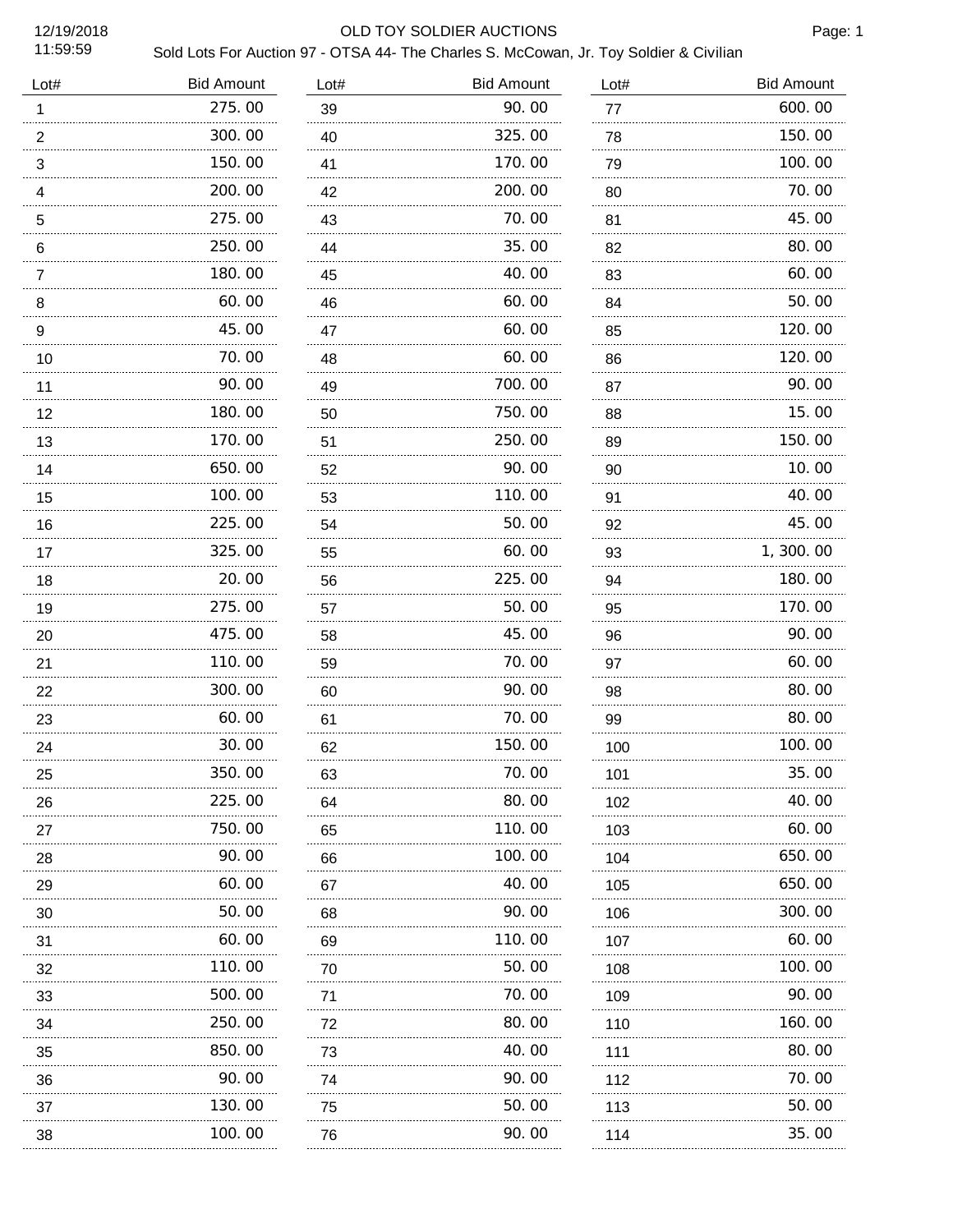## 12/19/2018 OLD TOY SOLDIER AUCTIONS

Page: 2

| Lot# | <b>Bid Amount</b> | Lot#     | <b>Bid Amount</b> | Lot# | <b>Bid Amount</b> |
|------|-------------------|----------|-------------------|------|-------------------|
| 115  | 45.00             | 153      | 275.00            | 191  | 50.00             |
| 116  | 160.00            | 154      | 100.00            | 192  | 80.00             |
| 117  | 100.00            | 155      | 250.00            | 193  | 40.00             |
| 118  | 30.00             | 156      | 20.00             | 194  | 80.00             |
| 119  | 30.00             | 157      | 60.00             | 195  | 35.00             |
| 120  | 200.00            | 158      | 130.00            | 196  | 50.00             |
| 121  | 35.00             | 159      | 325.00            | 197  | 50.00             |
| 122  | 250.00            | 160      | 140.00            | 198  | 100.00            |
| 123  | 80.00             | 161<br>. | 60.00             | 199  | 100.00            |
| 124  | 225.00            | 162      | 40.00             | 200  | 40.00             |
| 125  | 20.00             | 163      | 160.00            | 201  | 100.00            |
| 126  | 200.00            | 164      | 50.00             | 202  | 40.00             |
| 127  | 110.00            | 165      | 30.00             | 203  | 70.00             |
| 128  | 130.00            | 166      | 50.00             | 204  | 30.00             |
| 129  | 120.00            | 167      | 140.00            | 205  | 20.00             |
| 130  | 190.00            | 168      | 35.00             | 206  | 80.00             |
| 131  | 80.00             | 169      | 160.00            | 207  | 20.00             |
| 132  | 90.00<br>.        | 170      | 70.00             | 208  | 100.00            |
| 133  | 160.00            | 171      | 130.00            | 209  | 35.00             |
| 134  | 150.00<br>.       | 172      | 110.00<br>.       | 210  | 110.00            |
| 135  | 200.00            | 173      | 50.00             | 211  | 60.00             |
| 136  | 225.00<br>.       | 174      | 80.00<br>.        | 212  | 40.00             |
| 137  | 160.00            | 175      | 45.00             | 213  | 120.00            |
| 138  | 250.00            | 176      | 100.00            | 214  | 150.00            |
| 139  | 25.00             | 177      | 60.00             | 215  | 45.00             |
| 140  | 225.00            | 178      | 10.00             | 216  | 80.00             |
| 141  | 120.00            | 179      | 35.00             | 217  | 50.00             |
| 142  | 25.00             | 180      | 40.00             | 218  | 80.00             |
| 143  | 180. 00<br>.      | 181      | 35.00             | 219  | 50.00             |
| 144  | 120.00            | 182      | 80.00             | 220  | 70.00             |
| 145  | 80.00             | 183      | 25.00             | 221  | 70.00             |
| 146  | 70.00             | 184      | 70.00             | 222  | 25.00             |
| 147  | 120.00            | 185      | 40.00             | 223  | 90.00             |
| 148  | 180.00            | 186      | 50.00             | 224  | 30.00             |
| 149  | 1, 700. 00        | 187      | 120.00            | 225  | 40.00             |
| 150  | 120.00            | 188      | 225.00            | 226  | 70.00             |
| 151  | 80.00             | 189      | 45.00             | 227  | 35.00             |
| 152  | 500.00            | 190      | 200.00            | 228  | 10.00             |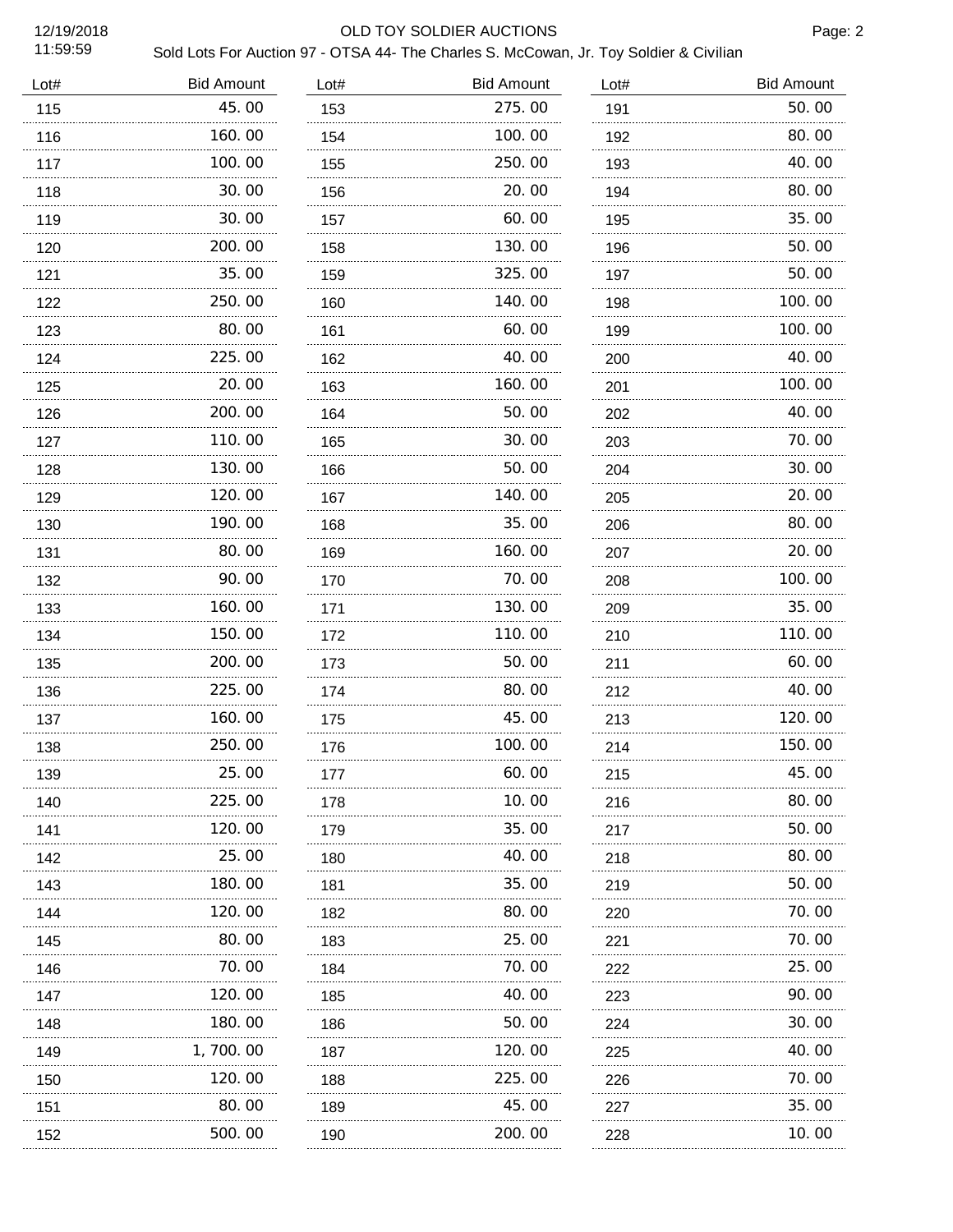## 12/19/2018 OLD TOY SOLDIER AUCTIONS

| Lot# | <b>Bid Amount</b> | Lot# | <b>Bid Amount</b> | Lot# | <b>Bid Amount</b> |
|------|-------------------|------|-------------------|------|-------------------|
| 229  | 40.00             | 267  | 45.00             | 305  | 35.00             |
| 230  | 40.00             | 268  | 20.00             | 306  | 35.00             |
| 231  | 20.00             | 269  | 20.00             | 307  | 25.00             |
| 232  | 60.00             | 270  | 80.00             | 308  | 70.00             |
| 233  | 15.00             | 271  | 60.00             | 309  | 60.00             |
| 234  | 20.00             | 272  | 60.00             | 310  | 25.00             |
| 235  | 20.00             | 273  | 275.00            | 311  | 100.00            |
| 236  | 80.00             | 274  | 20.00             | 312  | 450.00            |
| 237  | 160.00            | 275  | 50.00             | 313  | 40.00             |
| 238  | 140.00            | 276  | 30.00             | 314  | 70.00             |
| 239  | 25.00             | 277  | 10.00             | 315  | 20.00             |
| 240  | 80.00             | 278  | 275.00            | 316  | 140.00            |
| 241  | 20.00             | 279  | 250.00            | 317  | 40.00             |
| 242  | 10.00             | 280  | 40.00             | 318  | 25.00             |
| 243  | 45.00             | 281  | 130.00            | 319  | 120.00            |
| 244  | 45.00             | 282  | 20.00             | 320  | 20.00             |
| 245  | 20.00             | 283  | 25.00             | 321  | 80.00             |
| 246  | 80.00             | 284  | 35.00             | 322  | 100.00            |
| 247  | 140.00            | 285  | 35.00             | 323  | 60.00             |
| 248  | 225.00            | 286  | 20.00             | 324  | 50.00             |
| 249  | 90.00             | 287  | 40.00             | 325  | 60.00             |
| 250  | 35.00             | 288  | 70.00             | 326  | 80.00             |
| 251  | 80.00             | 289  | 140.00            | 327  | 80.00             |
| 252  | 40.00             | 290  | 40.00             | 328  | 45.00             |
| 253  | 60.00             | 291  | 100. 00           | 329  | 50. OO            |
| 254  | 450.00            | 292  | 70.00             | 330  | 20. 00            |
| 255  | 160.00<br>.       | 293  | 70.00             | 331  | 35.00             |
| 256  | 160.00            | 294  | 70.00             | 332  | 45.00             |
| 257  | 50.00             | 295  | 100. 00           | 333  | 35.00             |
| 258  | .<br>160.00       | 296  | 60.00             | 334  | 35.00             |
| 259  | 90.00             | 297  | 90.00<br>.        | 335  | 50.00             |
| 260  | .<br>70.00        | 298  | 20.00             | 336  | 110.00            |
| 261  | 40.00             | 299  | 20.00             | 337  | 110. 00           |
| 262  | .<br>20.00        | 300  | 550.00            | 338  | 40. 00            |
| 263  | 80.00             | 301  | 250.00            | 339  | 35.00             |
| 264  | .<br>70.00        | 302  | 35.00             | 340  | 60.00             |
| 265  | 40.00             | 303  | 70.00             | 341  | 80.00             |
| 266  | 40.00             | 304  | 140.00            | 342  | 35.00             |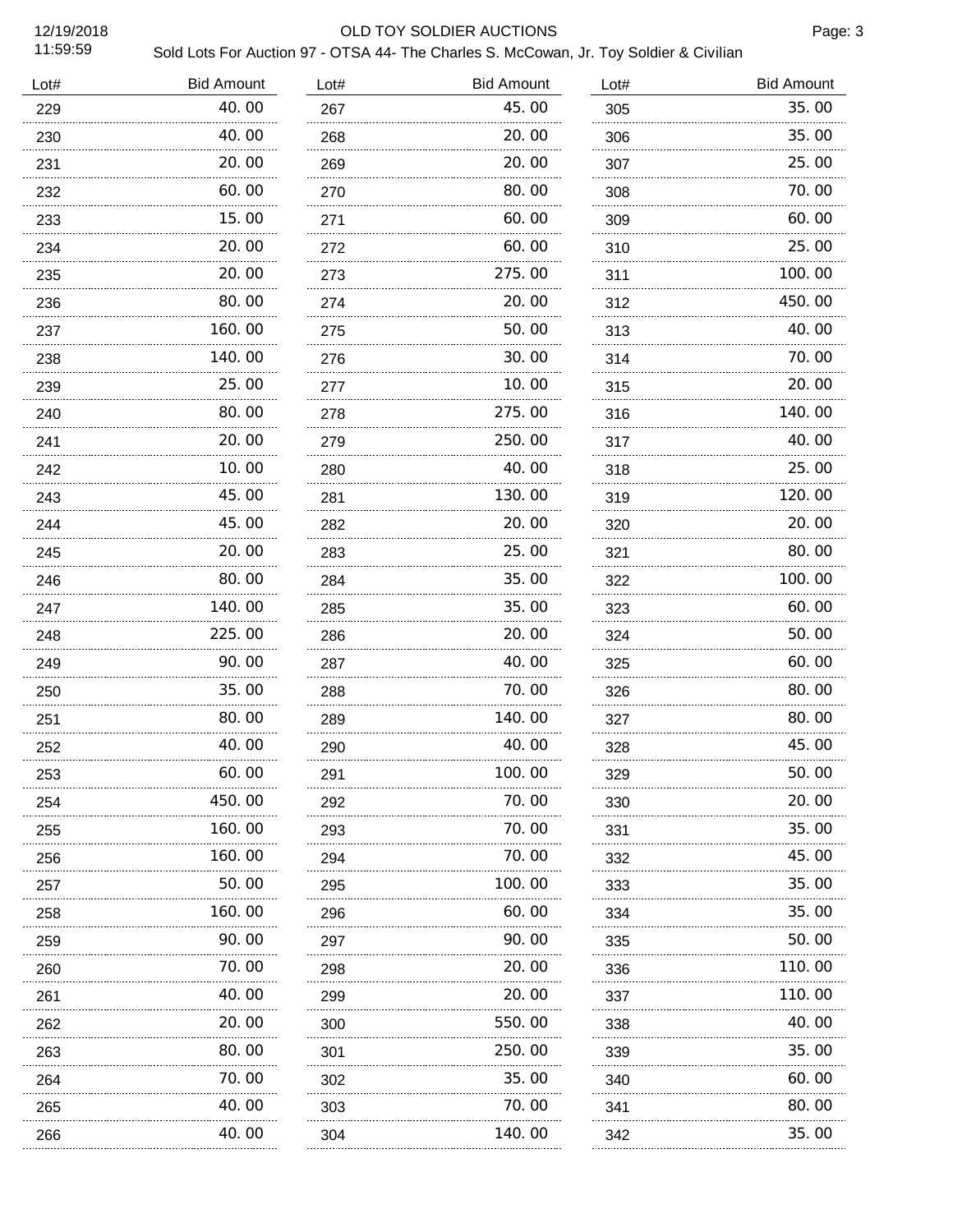# 12/19/2018 OLD TOY SOLDIER AUCTIONS

Page: 4

| Lot# | <b>Bid Amount</b> | Lot#     | <b>Bid Amount</b> | Lot# | <b>Bid Amount</b> |
|------|-------------------|----------|-------------------|------|-------------------|
| 343  | 30.00             | 381      | 60.00             | 419  | 35.00             |
| 344  | 35.00             | 382      | 20.00             | 420  | 60.00             |
| 345  | 40.00             | 383      | 70.00             | 421  | 45.00             |
| 346  | 80.00             | 384      | 80.00             | 422  | 50.00             |
| 347  | 35.00             | 385      | 450.00            | 423  | 110.00            |
| 348  | 120.00            | 386      | 50.00             | 424  | 130.00            |
| 349  | 60.00             | 387      | 90.00             | 425  | 60.00             |
| 350  | 80.00             | 388      | 130.00            | 426  | 60.00             |
| 351  | 225.00            | 389      | 90.00             | 427  | 45.00             |
| 352  | 50.00<br>.        | 390      | 170.00            | 428  | 110.00            |
| 353  | 100.00            | 391      | 275.00            | 429  | 80.00             |
| 354  | 50.00<br>.        | 392      | 90.00             | 430  | 80.00             |
| 355  | 40.00             | 393      | 400.00            | 431  | 70.00             |
| 356  | 100.00<br>.       | 394      | 35.00<br>.        | 432  | 120.00            |
| 357  | 35.00             | 395      | 25.00             | 433  | 80.00             |
| 358  | 35.00<br>.        | 396      | 30.00             | 434  | 140.00            |
| 359  | 25.00             | 397      | 60.00             | 435  | 150.00            |
| 360  | 25.00<br>.        | 398      | 20.00             | 436  | 140.00            |
| 361  | 90.00<br>.        | 399      | 60.00             | 437  | 160.00            |
| 362  | 100.00<br>.       | 400      | 150.00            | 438  | 80.00             |
| 363  | 190.00            | 401      | 100.00            | 439  | 50.00             |
| 364  | 90.00             | 402      | 80.00             | 440  | 100.00            |
| 365  | 80.00             | 403      | 50.00             | 441  | 60.00             |
| 366  | 60.00             | 404      | 150.00            | 442  | 50.00             |
| 367  | 60.00             | 405      | 20.00             | 443  | 25.00             |
| 368  | 20.00             | 406      | 20.00             | 444  | 80.00             |
| 369  | 110.00            | 407      | 25.00             | 445  | 70.00             |
| 370  | 35.00             | 408      | 130.00            | 446  | 50.00             |
| 371  | 80.00             | 409      | 100.00            | 447  | 110.00            |
| 372  | 35.00             | 410      | 30.00             | 448  | 50.00             |
| 373  | 70.00             | 411      | 100.00            | 449  | 45.00             |
| 374  | 40.00             | 412      | 80.00             | 450  | 60.00             |
| 375  | 30.00             | 413<br>. | 90.00             | 451  | 30. 00            |
| 376  | 30.00             | 414      | 90.00             | 452  | 50.00             |
| 377  | 40.00             | 415      | 25.00             | 453  | 120. 00           |
| 378  | 45.00             | 416      | 30.00             | 454  | 25.00             |
| 379  | 45.00             | 417      | 40.00             | 455  | 60.00             |
| 380  | 45.00             | 418      | 90.00             | 456  | 45.00             |